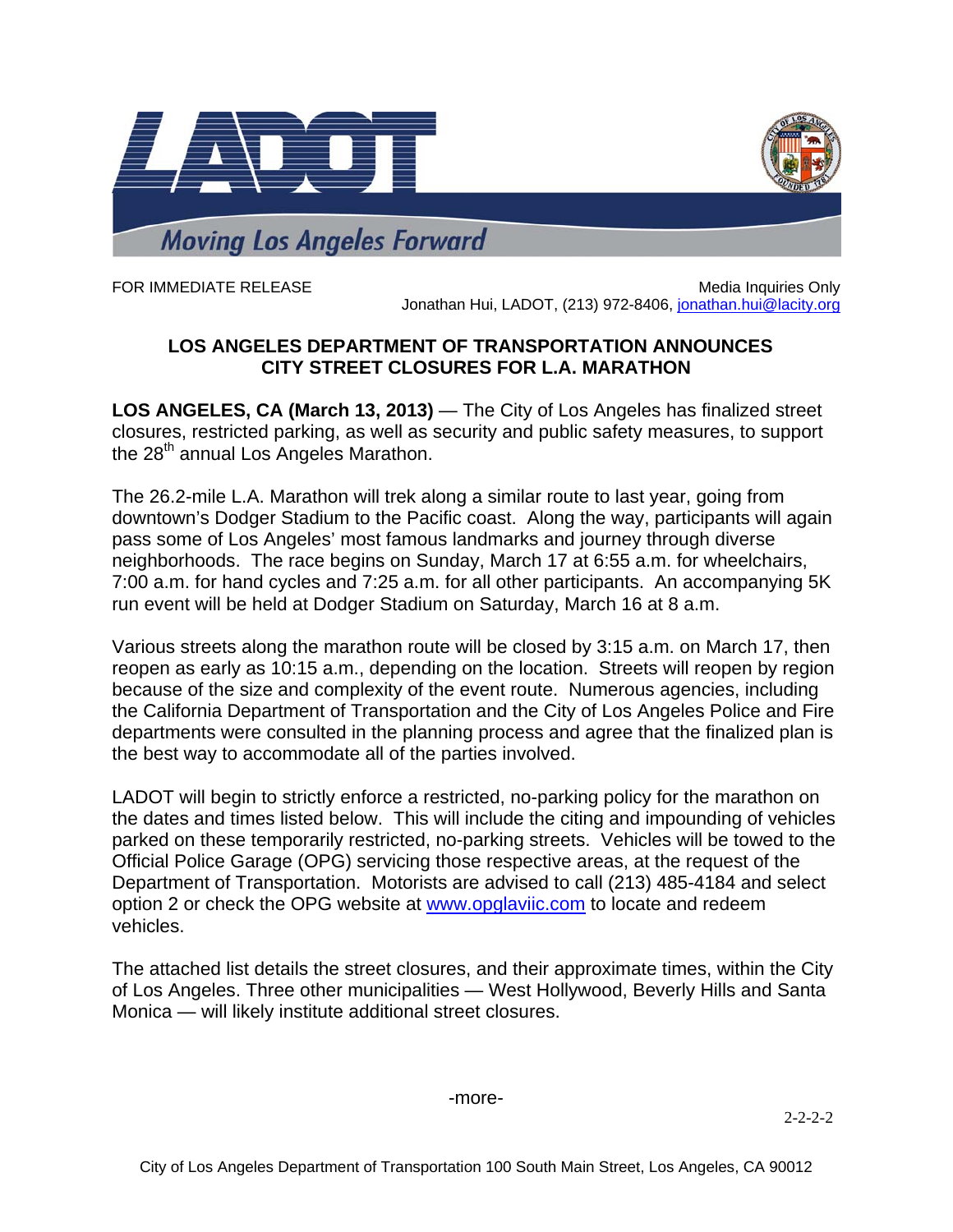Detailed course maps and event information are available on the internet at www.LAmarathon.com or trafficinfo.lacity.org. Additional questions can be posed to the L.A. Marathon office at (213) 542-3000. **Media representatives can contact Sugerman Communications Group at (310) 974-6680**.

Area residents who use public transit may experience some delays. For more information call Metro at (323) GO METRO (466-3876) or visit the agency's trip planner web site at: www.metro.net.

-30-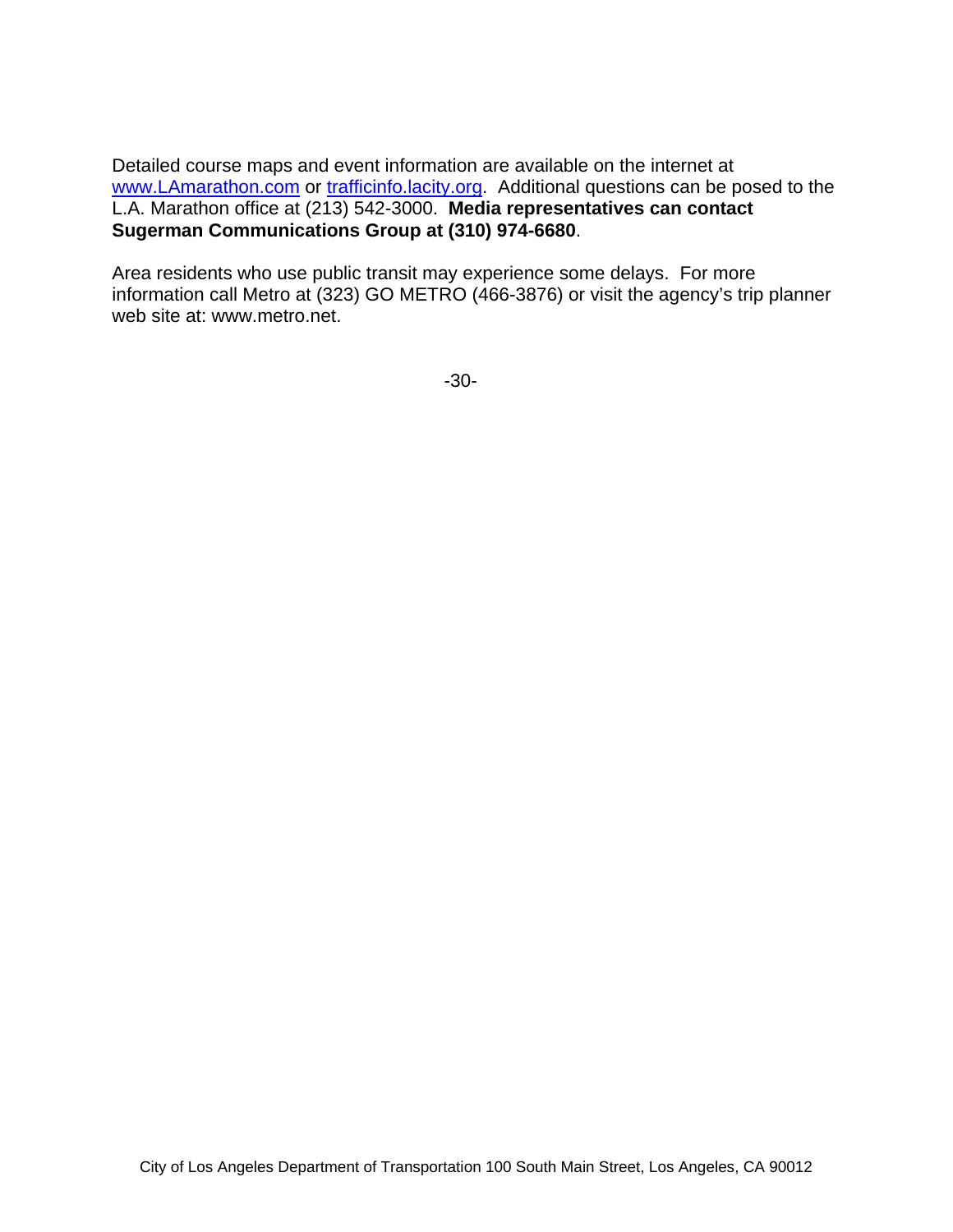



**28th Annual Los Angeles Marathon**

Sunday, March 17, 2013 (Street Closures within the City of Los Angeles)